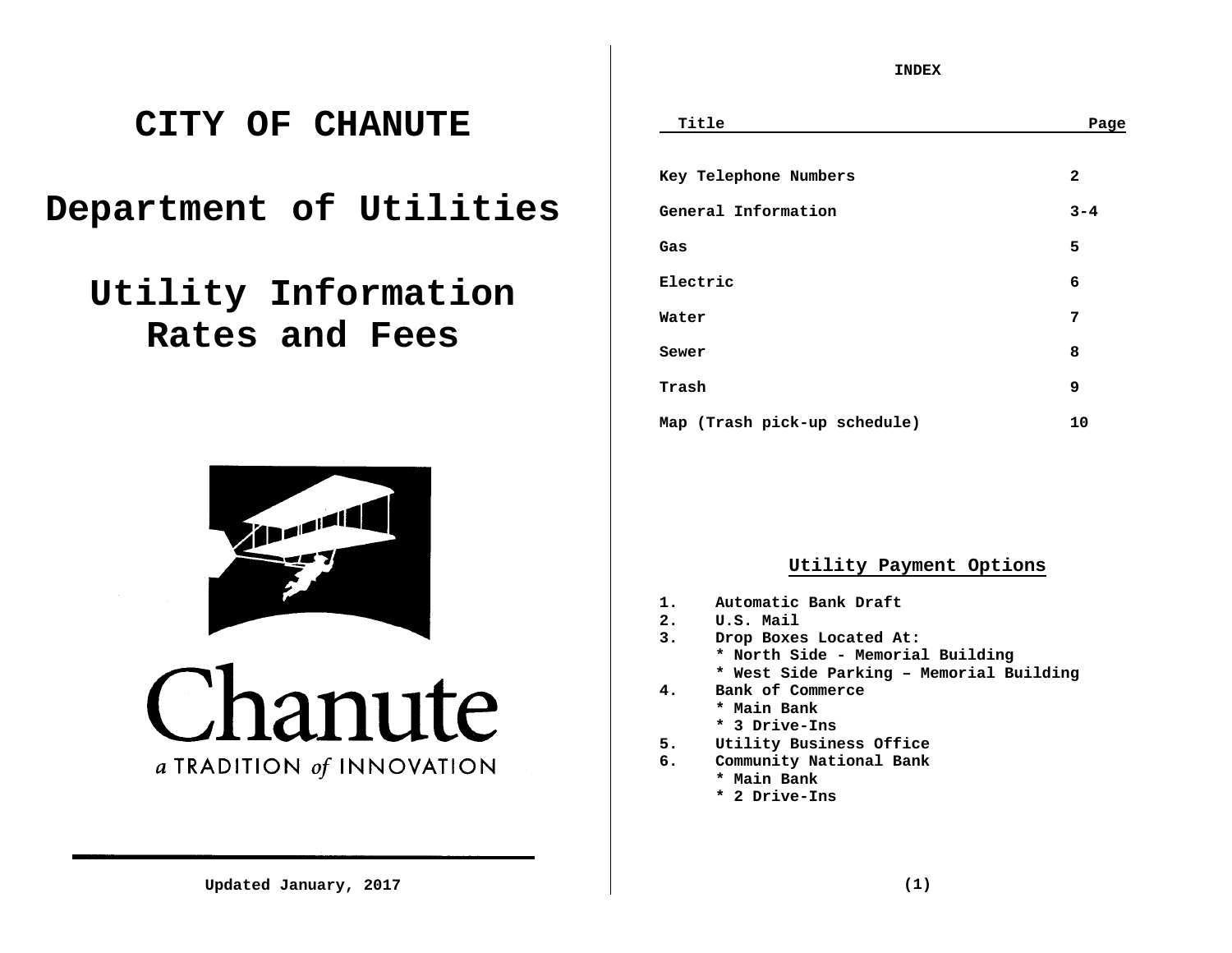| THE CITY OF CHANUTE             |                                                   |                                                         |
|---------------------------------|---------------------------------------------------|---------------------------------------------------------|
| P.O. BOX 723                    | GENERAL INFORMATION                               |                                                         |
| Chanute, Kansas 66720           |                                                   |                                                         |
|                                 | Initial Service fees                              | $$10.00$ per meter                                      |
| <b>EMERGENCY NUMBER</b><br>#911 | Transfer fees                                     | $$10.00$ per meter                                      |
| Police-Fire-Ambulance-Sheriff   |                                                   | Plus taxes                                              |
|                                 |                                                   |                                                         |
|                                 |                                                   |                                                         |
|                                 |                                                   | Bills are due on receipt and must be paid prior to the  |
| MEMORIAL BUILDING               | 14th day after billing to avoid being delinquent. |                                                         |
| 101 S. Lincoln                  |                                                   | Payments received after the due date are subject to a   |
|                                 | 5% late charge.                                   |                                                         |
| 431-5210                        |                                                   |                                                         |
| City Manager                    |                                                   |                                                         |
|                                 |                                                   |                                                         |
| ******                          |                                                   |                                                         |
|                                 |                                                   | Delinquent Reconnect Fees During Working hours \$10.00  |
| 431-5217                        |                                                   | After Working hours \$75.00                             |
| City Clerk                      |                                                   |                                                         |
|                                 |                                                   | Plus Taxes                                              |
| ******                          |                                                   |                                                         |
|                                 |                                                   |                                                         |
| 431-5200                        |                                                   |                                                         |
| Utility Business Office         | class mail.                                       | Termination notices for non-payment are sent by first   |
| ******                          |                                                   |                                                         |
|                                 |                                                   |                                                         |
| 431-5291                        |                                                   |                                                         |
| Engineering-Building Inspector  | Service may be refused or discontinued when the   |                                                         |
| ******                          |                                                   | customer misrepresents his or her identity or otherwise |
|                                 | intentionally provides false information for the  |                                                         |
| 431-5768                        |                                                   | purpose of obtaining utility services from the city.    |
| Police (Non-Emergency Calls)    |                                                   |                                                         |
|                                 |                                                   |                                                         |
| ******                          |                                                   |                                                         |
|                                 |                                                   |                                                         |
| 431-5768                        |                                                   |                                                         |
| Fire (Non-Emergency Calls)      |                                                   |                                                         |
|                                 |                                                   |                                                         |
|                                 |                                                   |                                                         |
|                                 |                                                   |                                                         |
|                                 |                                                   |                                                         |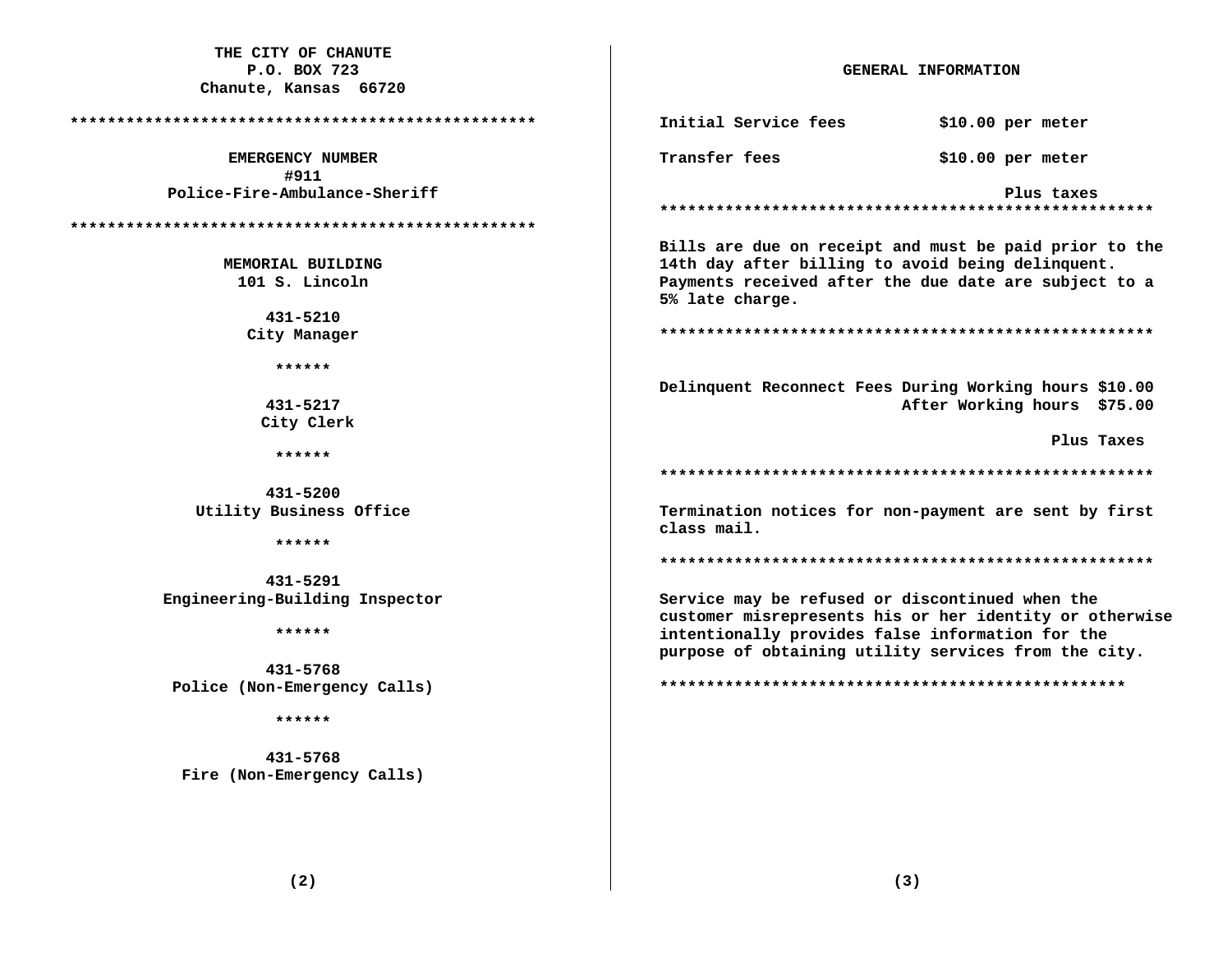All charges for utility services shall be the responsibility of the applicant or person in whose name the account is carried by the utility business office. In addition, any adult person residing at the location receiving the utility service shall be equally responsible for payment.

Access to meters, utility equipment.

It is unlawful for a consumer to deny admittance to the premises of such consumer, during reasonable hours, to any employee of the utility departments for the purpose of meter reading, examination of pipes, lines, equipment and connections of the utility service. Any utility service which is misused may be disconnected.

Leaks-Customers' & owner/landlords' responsibilities.

Customers and owners of leased or rented premises served by city utilities shall keep service pipes, lines, equipment and connections in such condition as to avoid leaks. In the event such person shall permit such leakage, service of such utility may be discontinued until such leak has been repaired.

Please check with our billing office for the scheduled billing date of your address.

- 1. A deposit for a new customer is equal to one month average utilities at the address they are moving in to. A new customer is any person who has not had utilities in the City of Chanute in the last year.
- 2. A deposit for a customer who has a prior history of bad debt with the city will be required to have a deposit equal to the two highest bills at that address in the last year.
- 3. Any customer who is on our turn off list will be required to have a deposit equal to a two month average. If they do not have an adequate deposit, one will be added to their account.
- 4. Half of all deposits must be paid up front. The second half should be paid the following month. If the customer requests for an extension, they may be allowed to make payments on the second half of their deposit for a maximum of 6 months and must pay a minimum of \$25 per month. If the deposit agreement is not followed, the customer must pay the deposit in full or be eligible for turn off.
- 5. Commercial and Industrial Security Deposits Each applicant for utility service to commercial or industrial accounts shall furnish and pay a deposit to the utility office of the city prior to the furnishing of any utility service in an amount to be determined and estimated to be approximately equivalent to the average utility charges which can be reasonable anticipated to be incurred in a 2 month period by the particular applicant at such location.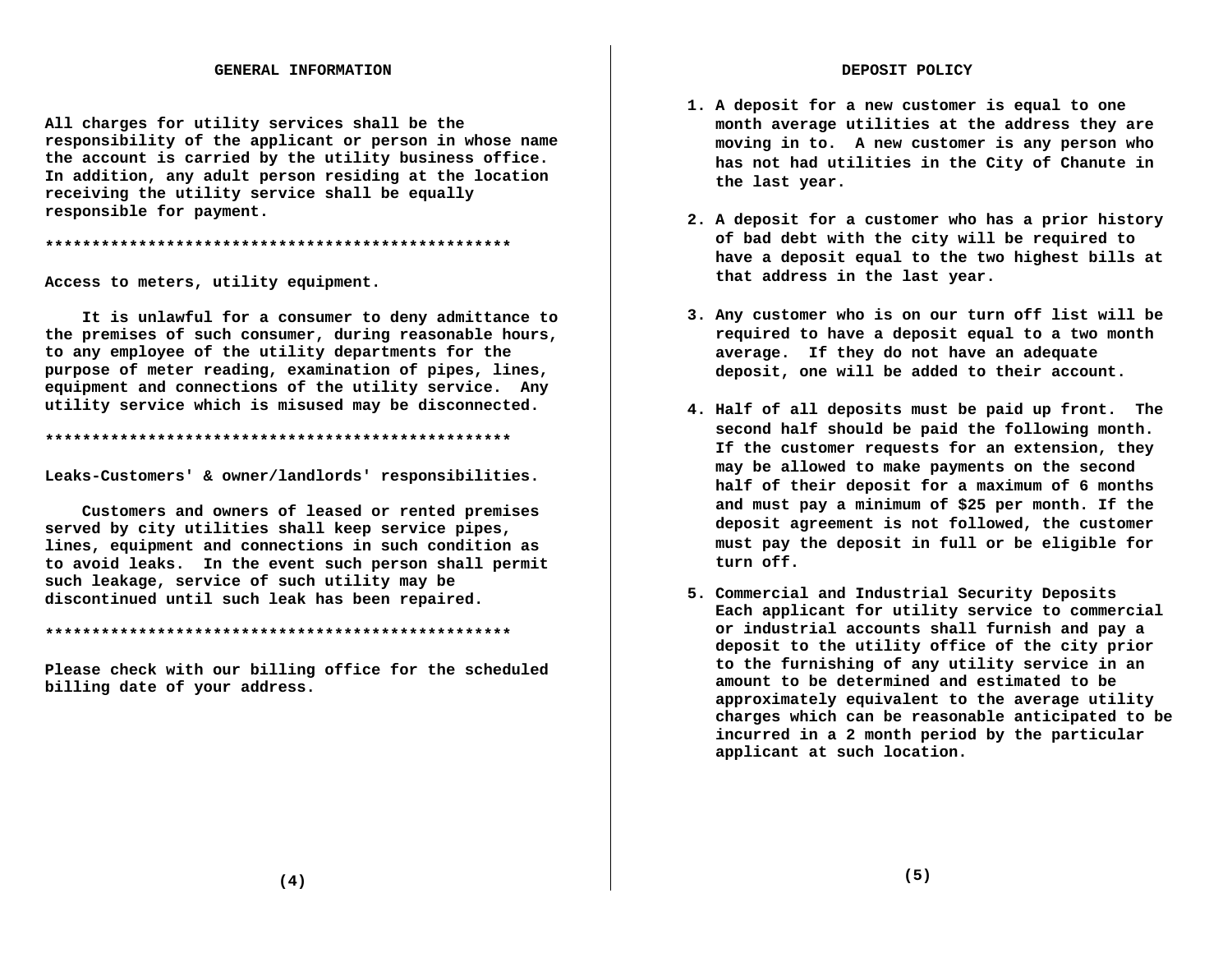## **GAS RATES**

**INSIDE CITY LIMITS............\$10.00 Base FLAT RATE.................... 2.10/mcf** 

**OUTSIDE CITY LIMITS........... 10.00 Base FLAT RATE.................... 3.10/mcf** 

**Bills subject to fuel cost increase or decrease which varies monthly.** 

**\*\*\*\*\*\*\*\*\*\*\*\*\*\*\*\*\*\*\*\*\*\*\*\*\*\*\*\*\*\*\*\*\*\*\*\*\*\*\*\*\*\*\*\*\*\*\*\*\*\*\*\*\*** 

### **GAS TAP FEES**

| METER SIZE           | CHARGES AT TIME |
|----------------------|-----------------|
|                      | OF INSTALLATION |
| $\mathbf 1$<br>Inch  | \$275.00        |
| $1 \frac{1}{2}$ Inch | 385.00          |
| Inch                 | 2,000.00        |

**Larger connections will be actual cost but in no case less than above stated charges.** 

**\*\*\*\*\*\*\*\*\*\*\*\*\*\*\*\*\*\*\*\*\*\*\*\*\*\*\*\*\*\*\*\*\*\*\*\*\*\*\*\*\*\*\*\*\*\*\*\*\*\*\*\*\*** 

 **TROUBLE CALLS FOR GAS** 

 **8:00 AM - 5:00 PM / Monday-Friday 431-5250 or 431-5251** 

 **Weekends, Nights & Holidays 431-5270** 

**General Rates.........\$ 5.00 single phase 25.00 three phase** 

 **Starting on January 1, 2017** 

**All KWH's** 

 **Commercial 0.0490 cents per KWH Industrial 0.0465 cents per KWH Residential 0.0630 cents per KWH** 

**All Electric customers outside corporate city limits an additional one cent charge per KW.** 

**Bills subject to fuel adjustment increase or decrease which varies monthly.** 

**\*\*\*\*\*\*\*\*\*\*\*\*\*\*\*\*\*\*\*\*\*\*\*\*\*\*\*\*\*\*\*\*\*\*\*\*\*\*\*\*\*\*\*\*\*\*\*\*\*\*** 

**All industrial and commercial customers are subject to demand billing. After the initial billing month the demand billing is the highest demand established in any 15 minute period during the billing month but not less than 80% of the highest demand billed during the preceding eleven months.** 

|         | $1/15/01$ to $1/15/02$ to $1/15/03$ to |         |
|---------|----------------------------------------|---------|
| 1/14/02 | 1/14/03                                | 1/14/04 |

**Demand Charges..\$1.55/KW \$1.61/KW \$1.66/KW** 

**\*\*\*\*\*\*\*\*\*\*\*\*\*\*\*\*\*\*\*\*\*\*\*\*\*\*\*\*\*\*\*\*\*\*\*\*\*\*\*\*\*\*\*\*\*\*\*\*\*\*** 

 **ELECTRIC CONNECTION FEES** 

**Permanent Meter Installation \$ 5.00/Meter Temporary Meter Installation 10.00/Meter Plus Taxes** 

**\*\*\*\*\*\*\*\*\*\*\*\*\*\*\*\*\*\*\*\*\*\*\*\*\*\*\*\*\*\*\*\*\*\*\*\*\*\*\*\*\*\*\*\*\*\*\*\*\*\*** 

 **TROUBLE CALLS FOR ELECTRIC** 

 **431-5270 or 431-5271** 

 **(6)**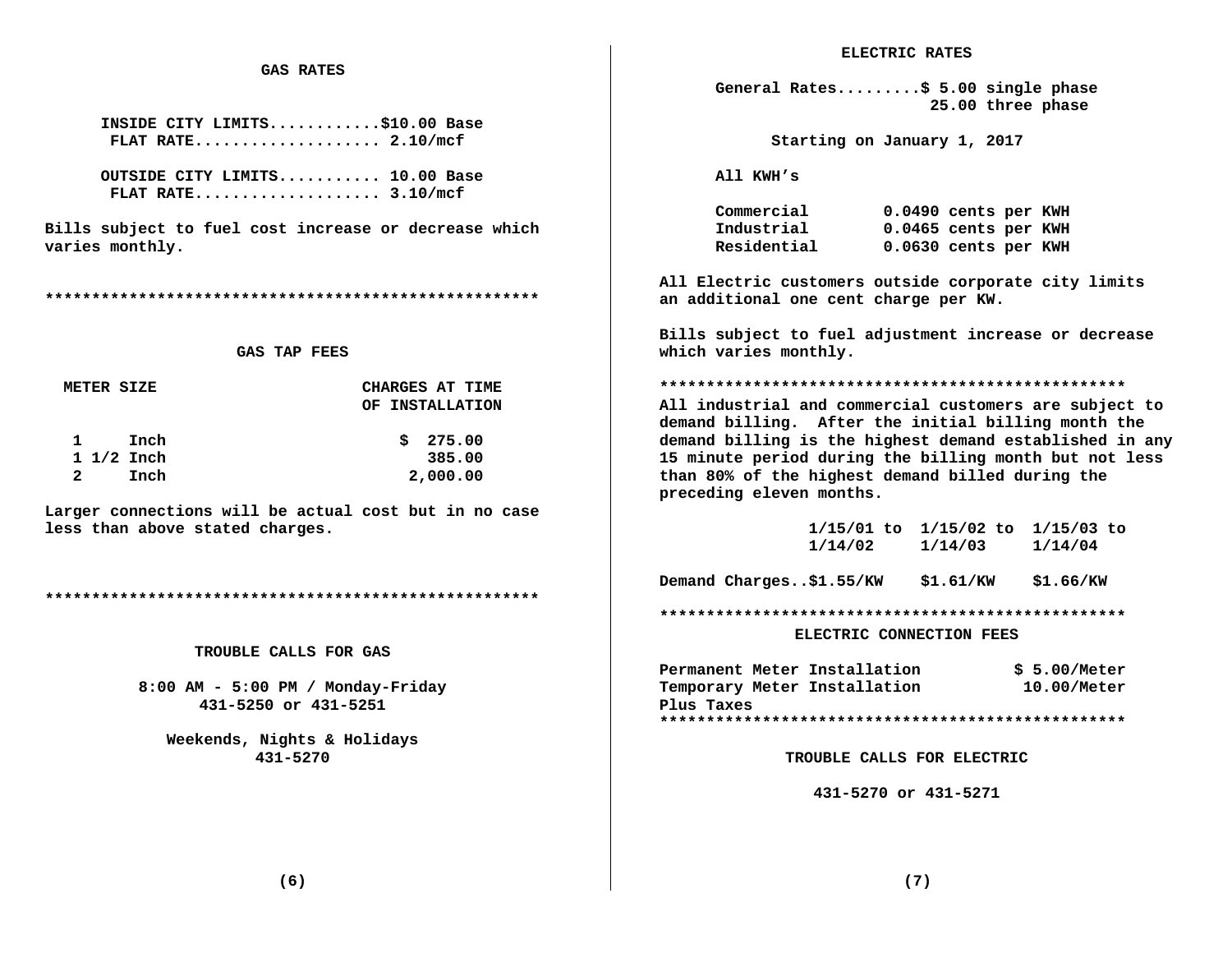|                                              |                | $9/01/15$ $1/01/17$ $1/01/18$       |                   |
|----------------------------------------------|----------------|-------------------------------------|-------------------|
| INSIDE CITY LIMITS                           |                | $-12/31/16$ $-12/31/17$ $-12/31/18$ |                   |
| Cost Per 100 $CF 4.05 4.20$                  |                |                                     | 4.35              |
| Meter Charge                                 | 4.00           | 4.00                                | 4.00              |
| Minimum                                      | 3.00           | 3.00                                | 3.00              |
| <b>OUTSIDE CITY LIMITS</b>                   |                |                                     |                   |
| Cost Per 100 CF 5.75 5.90                    |                |                                     | 6.05              |
| Meter Charge                                 | 5.50           | 5.50                                | 5.50              |
| Minimum                                      |                | $4.50 \t 4.50 \t 4.50$              |                   |
|                                              | WATER TAP FEES |                                     |                   |
| METER SIZE                                   |                |                                     | <b>CHARGES AT</b> |
| <b>INSTALLATION</b>                          |                |                                     |                   |
| $5/8$ Inch                                   |                | \$275.00                            |                   |
| $\mathbf{1}$<br>Inch                         |                |                                     | 365.00            |
| $1 \frac{1}{2}$ Inch                         | 660.00         |                                     |                   |
| $\mathbf{2}$<br>Inch                         | 850.00         |                                     |                   |
| 4<br>Inch                                    | 1,320.00       |                                     |                   |
| 6.<br>Inch                                   | 1,530.00       |                                     |                   |
| Inch<br>8                                    | 1,855.00       |                                     |                   |
|                                              |                |                                     |                   |
|                                              |                | WATER SERVICE CONNECTIONS           |                   |
| FOR FIRE PROTECTION                          |                |                                     |                   |
| SERVICE CONNECTION                           |                |                                     | <b>CHARGES</b>    |
| <b>SIZE</b>                                  |                |                                     | (Per Month)       |
| 4 Inch                                       |                |                                     | \$5.00            |
| 6 Inch                                       |                |                                     | 15.00             |
| 8 Inch                                       |                |                                     | 30.00             |
| Plus 50% surcharge if outside of city limits |                |                                     |                   |
| TROUBLE CALLS FOR WATER                      |                |                                     |                   |
| $8:00$ AM - 5:00 PM / Monday-Friday          |                |                                     |                   |
| 431-5250 or 431-5251                         |                |                                     |                   |
|                                              |                |                                     |                   |
| Weekends, Nights & Holidays                  |                |                                     |                   |

 **<sup>431-5270</sup>** 

| Application fee to tap into sewer | \$5.00 |
|-----------------------------------|--------|
| Service connection or tap fee     | 50.00  |

**\*\*\*\*\*\*\*\*\*\*\*\*\*\*\*\*\*\*\*\*\*\*\*\*\*\*\*\*\*\*\*\*\*\*\*\*\*\*\*\*\*\*\*\*\*\*\*\*\*\*\*\*\*** 

**Residential Customers will be charged a monthly base rate as shown below, plus \$1.58 per 100 cubic feet of your average monthly water usage.** 

| <b>YEAR</b> | <b>BASE CHARGE</b> | <b>USAGE CHARGE</b> |
|-------------|--------------------|---------------------|
| 2014        | \$14.64            | \$1.58              |
| 2015        | \$18.64            | \$1.58              |
| 2016        | \$22.64            | \$1.58              |
| 2017        | \$26.64            | \$1.58              |
| 2018        | \$30.64            | \$1.58              |
| 2019        | \$34.64            | \$1.58              |

**The amount of water usage for residential service shall be determined as follows:** 

**The average monthly water usage for each residential customer shall be calculated from the customer's three (3) normal monthly billings occurring between November 15th and February 15th. The basis so established shall be used in rendering sewage service bills beginning the 15th of March following the establishment of the basis and shall be used until the following March 14th. A new basis shall be established each year from the customer's three (3) normal monthly billings occurring between November 15th and February 15th.** 

**The basis for those residential customers not having three (3) normal monthly billings at their current service account between November 15th and February 15th from which to calculate the average monthly water usage shall be the average monthly water usage billed for all residential accounts between the preceding November 15th and February 15th, as calculated by the City Utility Office.** 

**Commercial & Industrial Customers basis shall be determined by the current monthly water usage by the particular applicant.**